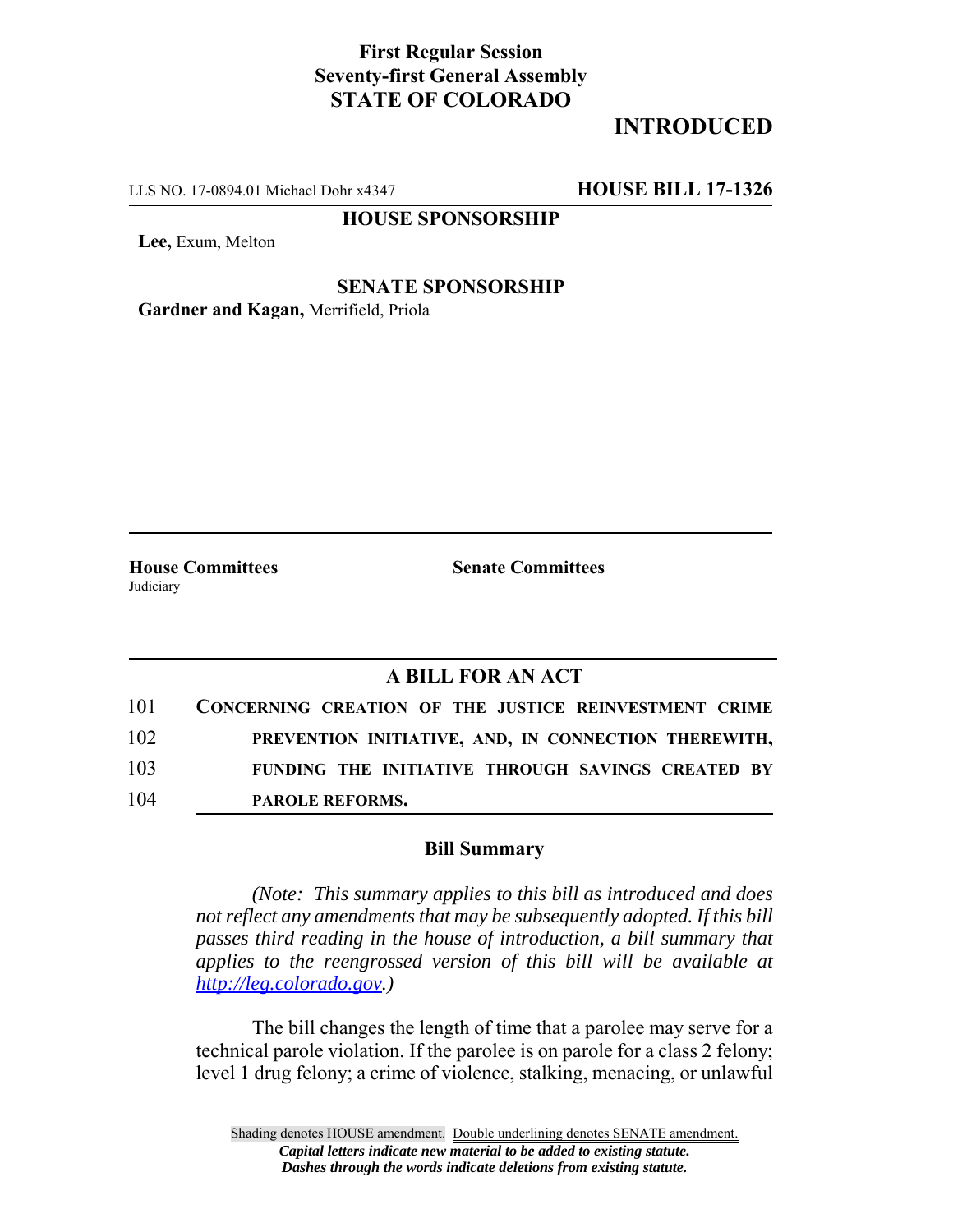sexual behavior; or a crime against an at-risk adult or is a sexually violent predator, the length of revocation is up to the remainder of the parolee's parole period. If the parolee is on parole for a level 2 drug felony or a class 3 nonviolent felony, the length of revocation is up to 90 days. If the parolee is on parole for a level 3 or level 4 drug felony or a class 4, class 5, or class 6 nonviolent felony, the length of revocation is up to 30 days.

The bill requires the division of adult parole to conduct a parole plan investigation prior to the parole release hearing and to inform the parole board (board) of the results of the investigation. If the board finds an inmate's parole plan inadequate, the board can table the release decision and order the department to submit a revised parole plan developed in conjunction with the inmate within 30 days of the board's order.

The bill allows the board to conduct a parole release review instead of a hearing without the presence of the inmate if the inmate is assessed "low" or "very low" on the risk assessment instrument and victim notification is not required.

The bill creates the justice reinvestment crime prevention initiative in the division of local government in the department of local affairs (division). The division shall develop the initiative to expand small business lending in the target communities of Aurora and Colorado Springs. The division will issue a request for participation from one or more nondepository community development financial institution loan funds to participate in the small business lending program. The division shall enter into a contract with the selected funds to define the operating terms of the loan program. The loans are limited to 5 years and \$50,000.

The division shall also develop the initiative to implement a grant program for programs, projects, or direct services aimed at reducing crime in the target communities. The division shall issue a request for participation to select a community foundation or foundations to manage the grant program. The division shall sign an agreement with the selected foundation or foundations that defines the role and responsibility of the foundation in managing the grant program. The grant program may fund:

- Academic improvement programs;
- ! Community-based services;
- ! Community engagement programs;
- ! Increasing safety and usability of common outdoor-spaces programs;
- ! Technical assistance related to data collection, data analysis, and evaluation; and
	- Administrative costs of the foundation.

Only a nonprofit organization in good standing and registered with the internal revenue service and the Colorado secretary of state, a school, a unit of local government, or a private contractor hired to provide technical assistance are eligible to receive grants.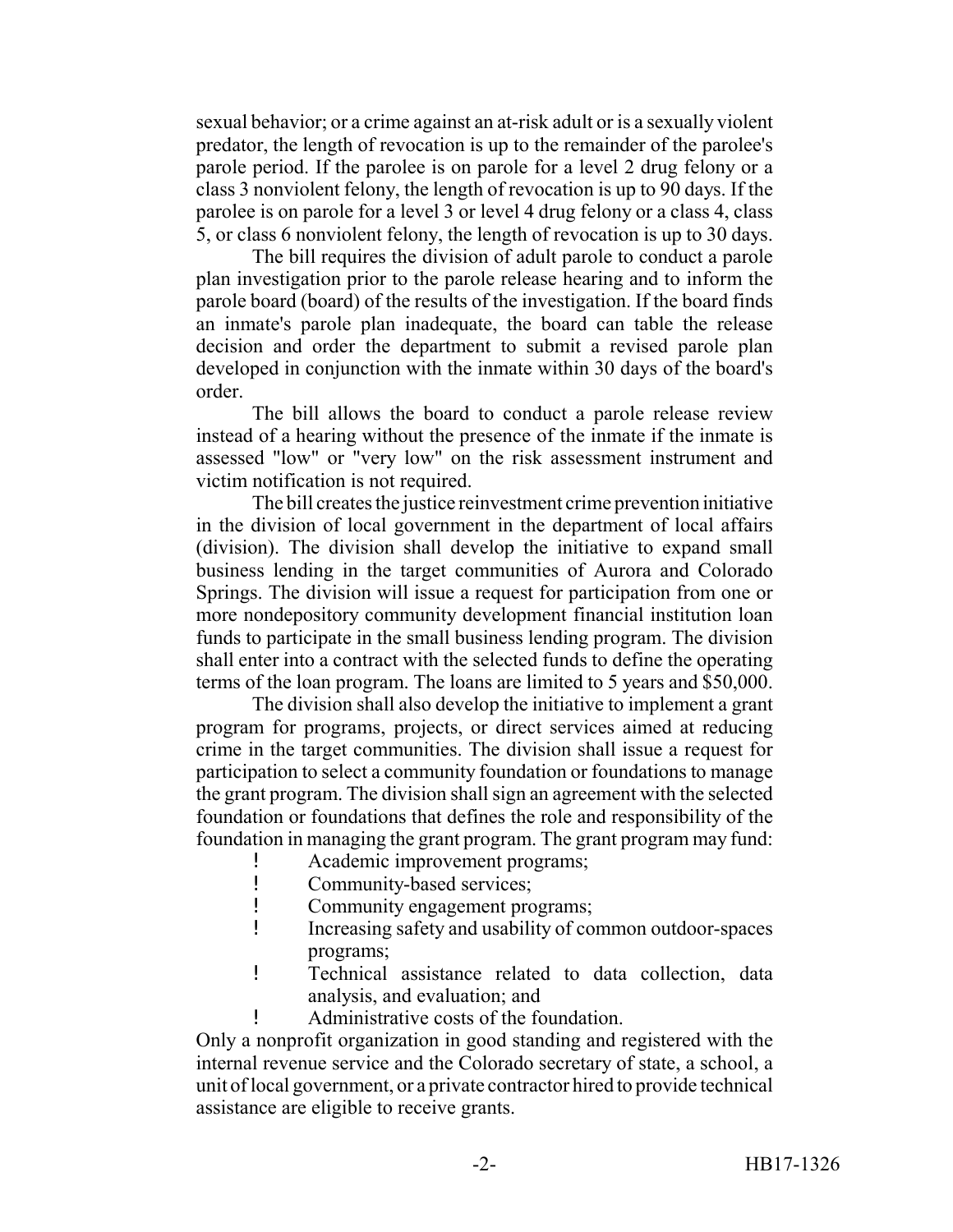The bill requires the division to present a status report to the joint judiciary committee regarding the initiative.

*Be it enacted by the General Assembly of the State of Colorado:*

**SECTION 1. Legislative declaration.** (1) The general assembly

finds and declares that:

 (a) On any given day, there are over 100,000 Coloradans either incarcerated or otherwise under some form of criminal justice supervision at a cost of well over one billion dollars to the state budget annually;

 (b) However, many of the neighborhoods that experience higher crime see little to no reduction in crime overall because public safety strategies largely react to crime after the fact and fail to adequately address the root causes of crime;

 (c) Law enforcement agencies take their role in helping to 12 promote public safety very seriously, and they care very deeply about the communities they serve. However, it is not the role of law enforcement to address community challenges that impact crime rates such as unemployment, high school dropout rates, homelessness, or people in crisis due to mental illness or addiction.

 (d) By many metrics, the overuse of the criminal justice system brings its own set of unintended, negative consequences by damaging families, straining police and community relations, undermining the legitimacy of the criminal justice system due to racial disparity, underserving crime victims, and making it harder for people with a 22 criminal record to find employment and housing to support their families;

 (e) Colorado must develop a new paradigm related to public safety 24 that is a more comprehensive, community-based approach that focuses on crime prevention from a community development perspective. This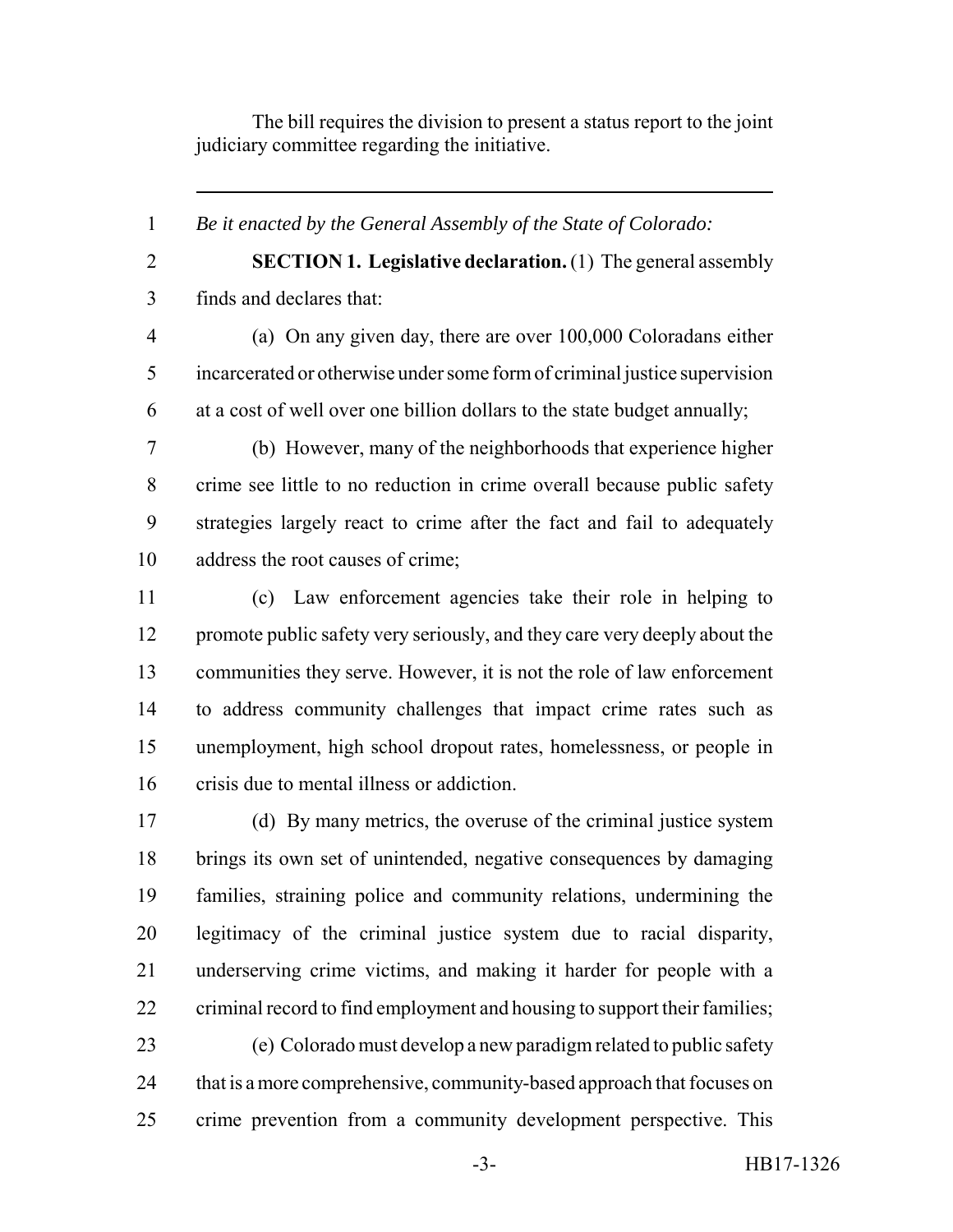paradigm combines crime prevention, economic development, mental health and trauma recovery treatment, improving academic achievement, strengthening families, and other targeted direct services into our core public safety strategies. This new paradigm must be based on an understanding that community development strategies are also important public safety strategies.

 (f) This new public safety paradigm framework is based on several key components. First, it needs to be geographically targeted to focus on neighborhoods that have higher rates of crime. Often attempts at crime prevention have been too dispersed to have the desired impact. Second, people at the local level are best positioned to identify crime prevention and community development priorities. Third, in order to reduce crime rates, multiple strategies must be deployed simultaneously 14 and in a coordinated fashion. Finally, there must be engagement from the public sector and the private sector, including business, philanthropy, and nonprofit organizations.

 (g) Justice reinvestment is also an important component of this new crime prevention framework. Justice reinvestment is an approach that identifies current ineffective expenditures in criminal justice spending, reforms those laws and practices, and reinvests the savings into other public safety strategies. Justice reinvestment has been utilized in many states across the country, including Colorado.

 (2) Therefore, the general assembly determines it is in the best interest of the state to implement parole reforms to fund a justice reinvestment crime prevention initiative.

 **SECTION 2.** In Colorado Revised Statutes, 17-2-103, **amend** (11)(b) as follows: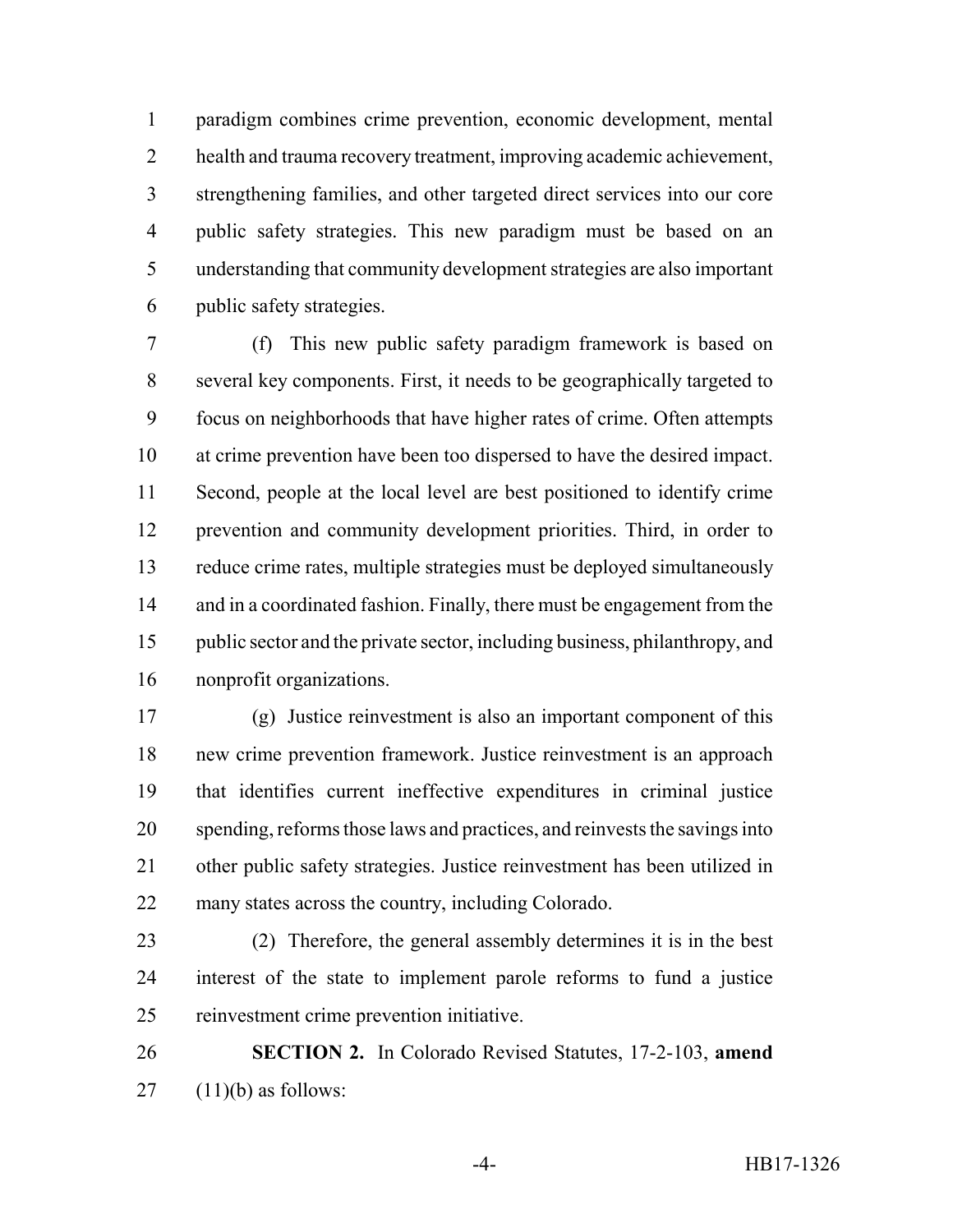**17-2-103. Arrest of parolee - revocation proceedings.** (11) (b) (I) If the board determines that the parolee has violated parole through commission of a crime, the board may revoke parole and request the sheriff of the county in which the hearing is held to transport the parolee to a place of confinement designated by the executive director FOR UP TO THE REMAINDER OF THE PAROLE PERIOD.

7 (II) If the board determines that the parolee has violated any 8 condition of parole other than commission of a crime or the board grants 9 the parolee's request to revoke his or her parole, and the parolee is not 10 subject to the provisions of subparagraph (I), (III), (III.5), (IV), or (VI) of 11 this paragraph (b), the board may: IF THE BOARD DETERMINES THAT THE 12 PAROLEE HAS VIOLATED ANY CONDITION OF PAROLE THAT DOES NOT 13 INVOLVE THE COMMISSION OF A CRIME, AND THE PROVISIONS OF 14 SUBSECTIONS (11)(b)(III) OR (11)(b)(III.5) OF THIS SECTION ARE NOT 15 APPLICABLE, THE BOARD MAY REVOKE PAROLE FOR UP TO THE REMAINDER 16 OF THE PAROLE PERIOD AND ORDER THE PAROLEE CONFINED AT A FACILITY 17 DESIGNATED BY THE EXECUTIVE DIRECTOR.

18 (A) Revoke parole and request the sheriff of the county in which 19 the hearing is held to transport the parolee to a place of confinement 20 designated by the executive director; or

21 **(B)** Revoke parole for a period not to exceed one hundred eighty 22 days and request the sheriff of the county in which the hearing is held to 23 transport the parolee to a community corrections program pursuant to 24 section 18-1.3-301 (3), C.R.S., a place of confinement within the 25 department of corrections, or any private facility that is under contract to 26 the department of corrections; or

27 (C) Revoke parole for a period not to exceed ninety days and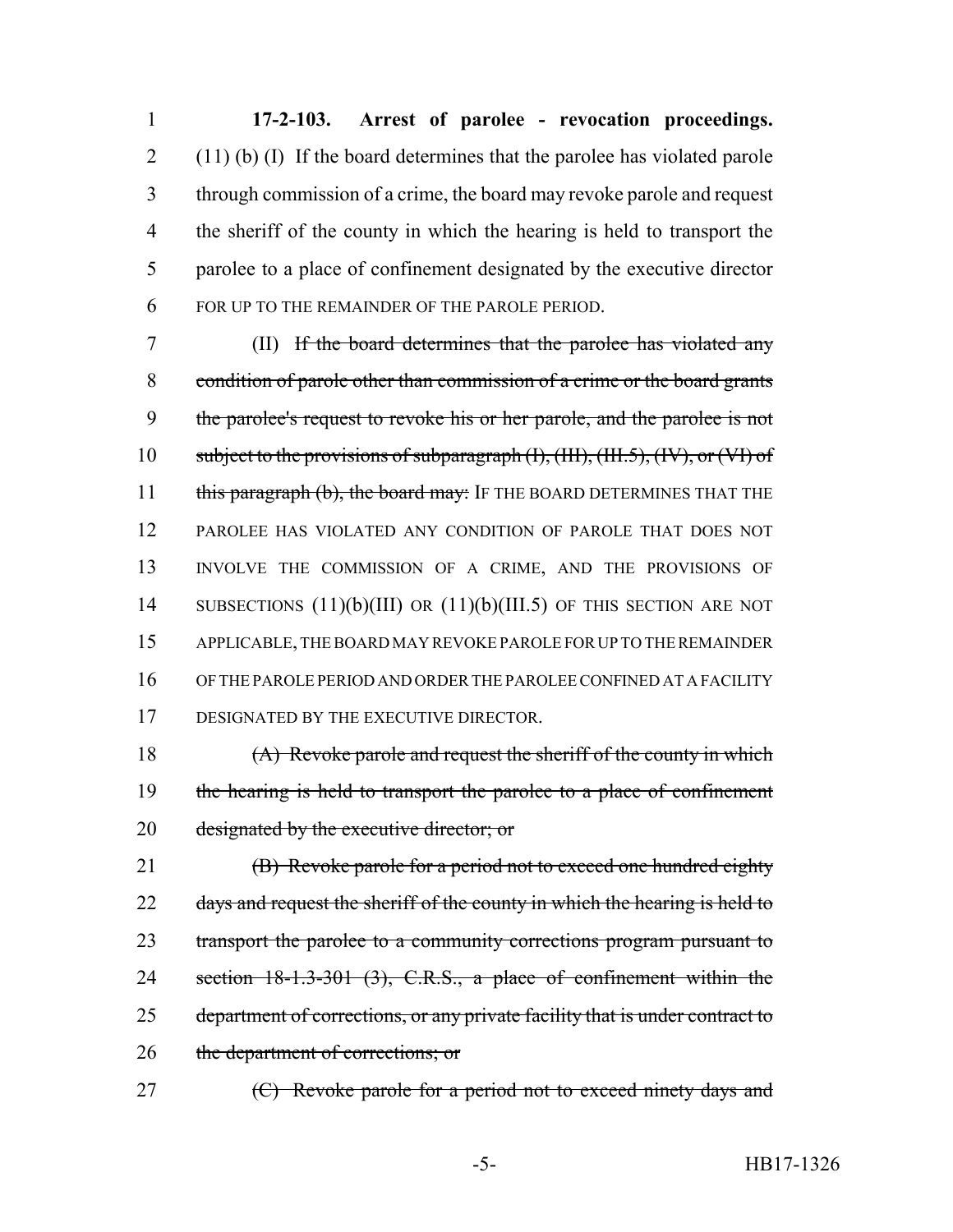request the sheriff of the county in which the hearing is held to transport 2 the parolee to the county jail of such county or to any private facility that is under contract to the department of corrections; or

 (D) Revoke parole for a period not to exceed one hundred eighty days and request the sheriff of the county in which the hearing is heard to transport the parolee to the facility described in section 17-1-206.5.

 (II.5) The board may extend a period of parole revocation 8 imposed pursuant to sub-subparagraph (A), (B), (C), or (D) of subparagraph (II) of this paragraph (b) beyond the specified maximum if the parolee violates a condition of the parolee's placement pursuant to the notice and hearing procedures in this section.

 (III) If the board determines that the parolee has violated any condition of parole that does not involve the commission of a crime, the parolee has no active felony warrant, felony detainer, or pending felony criminal charge, and the parolee was on parole for an offense that was a 16 level LEVEL 3 OR LEVEL 4 drug felony or CLASS 4, class 5, or class 6 nonviolent felony as defined in section 17-22.5-405 (5)(b), except for 18 menacing as defined in section 18-3-206, C.R.S., or any unlawful sexual 19 behavior contained in section 16-22-102 (9),  $C.R.S.,$  or unless the parolee 20 was subject to article 6.5 of title 18,  $C.R.S.,$  or section 18-6-801,  $C.R.S.,$ 21 the board may revoke parole for a period not to exceed one hundred 22 eighty THIRTY days and request the sheriff of the county in which the 23 hearing is held to transport the parolee to the facility described in section 24 17-1-206.5 (3) AND ORDER THE PAROLEE CONFINED AT A FACILITY DESIGNATED BY THE EXECUTIVE DIRECTOR.

 (III.5) If the board determines that the parolee has violated any condition of parole that does not involve the commission of a crime, the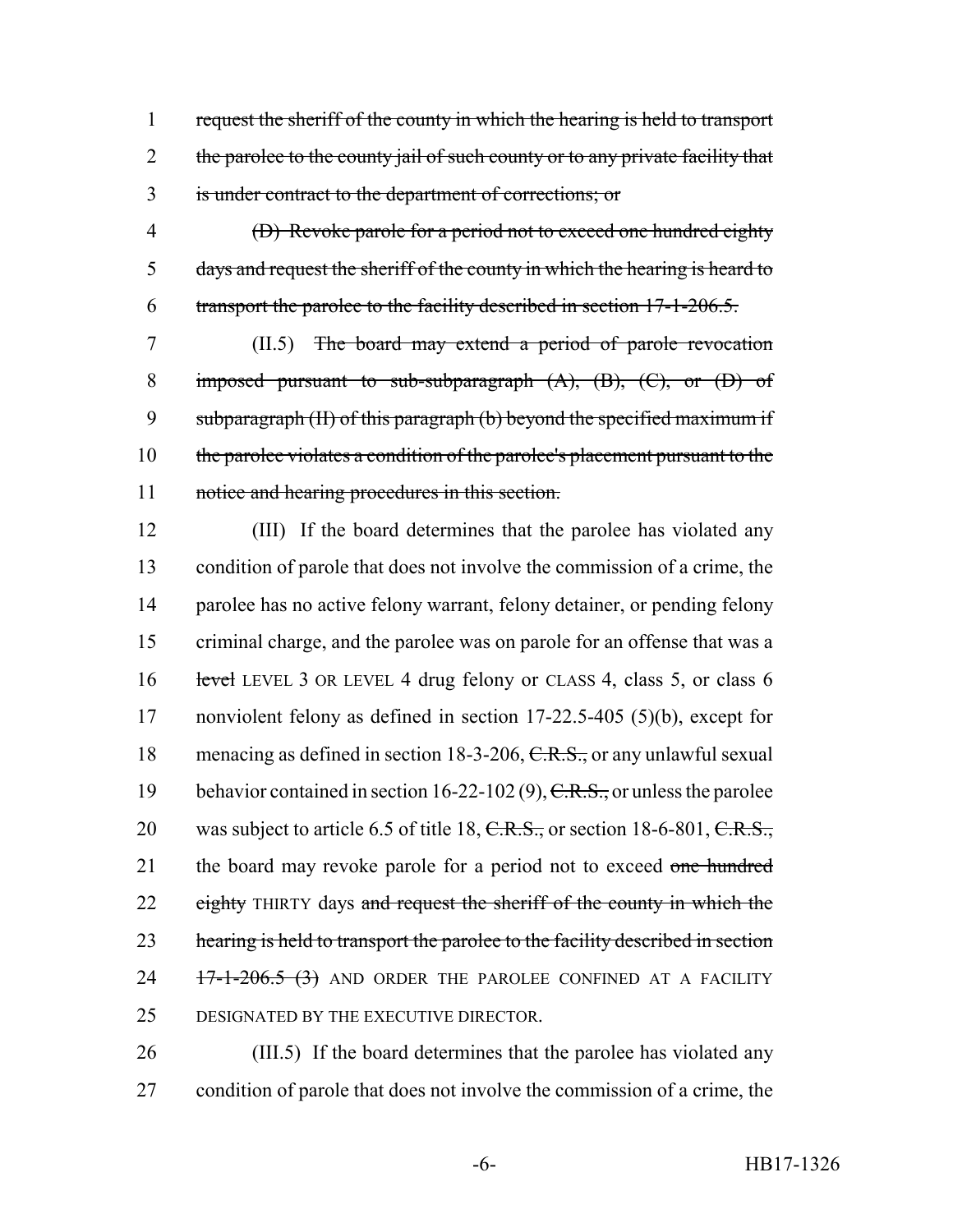1 parolee has no active felony warrant, felony detainer, or pending felony 2 criminal charge, and the parolee was on parole for an offense that was a 3 level 3 LEVEL 2 drug felony or a class 4 CLASS 3 nonviolent felony as 4 defined in section 17-22.5-405 (5)(b), except for stalking as described in 5 section 18-9-111 (4),  $C.R.S.,$  as it existed prior to August 11, 2010, or 6 section 18-3-602,  $C.R.S.,$  or any unlawful sexual behavior described in 7 section 16-22-102 (9),  $C.R.S.,$  or unless the parolee was subject to article 8 6.5 of title 18, C.R.S., or section 18-6-801, C.R.S., and the board revokes 9 parole, the board may request the sheriff of the county in which the 10 hearing is held to transport the parolee to the facility described in section 11  $17-1-206.5$  (3) for a period not to exceed one hundred eighty days THE 12 BOARD MAY REVOKE PAROLE FOR UP TO NINETY DAYS AND ORDER THE 13 PAROLEE CONFINED AT A FACILITY DESIGNATED BY THE EXECUTIVE 14 DIRECTOR.

15 (IV) If the board determines that the parolee has violated any 16 condition of parole other than commission of a new crime and the parolee 17 was not on parole for a crime of violence as defined in section 18-1.3-406 18  $(2)$ , C.R.S., the board may:

19 (A) Revoke parole for a period not to exceed ninety days and 20 request the sheriff of the county in which the hearing is held to transport 21 the parolee to a place of confinement designated by the executive director 22 if, at the time of the revocation hearing, the inmate is assessed as below 23 high risk based upon a research-based risk assessment instrument 24 approved by the department of corrections and the state board of parole;  $25$  or

26 **(B)** Revoke parole for a period not to exceed one hundred eighty 27 days and request the sheriff of the county in which the hearing is held to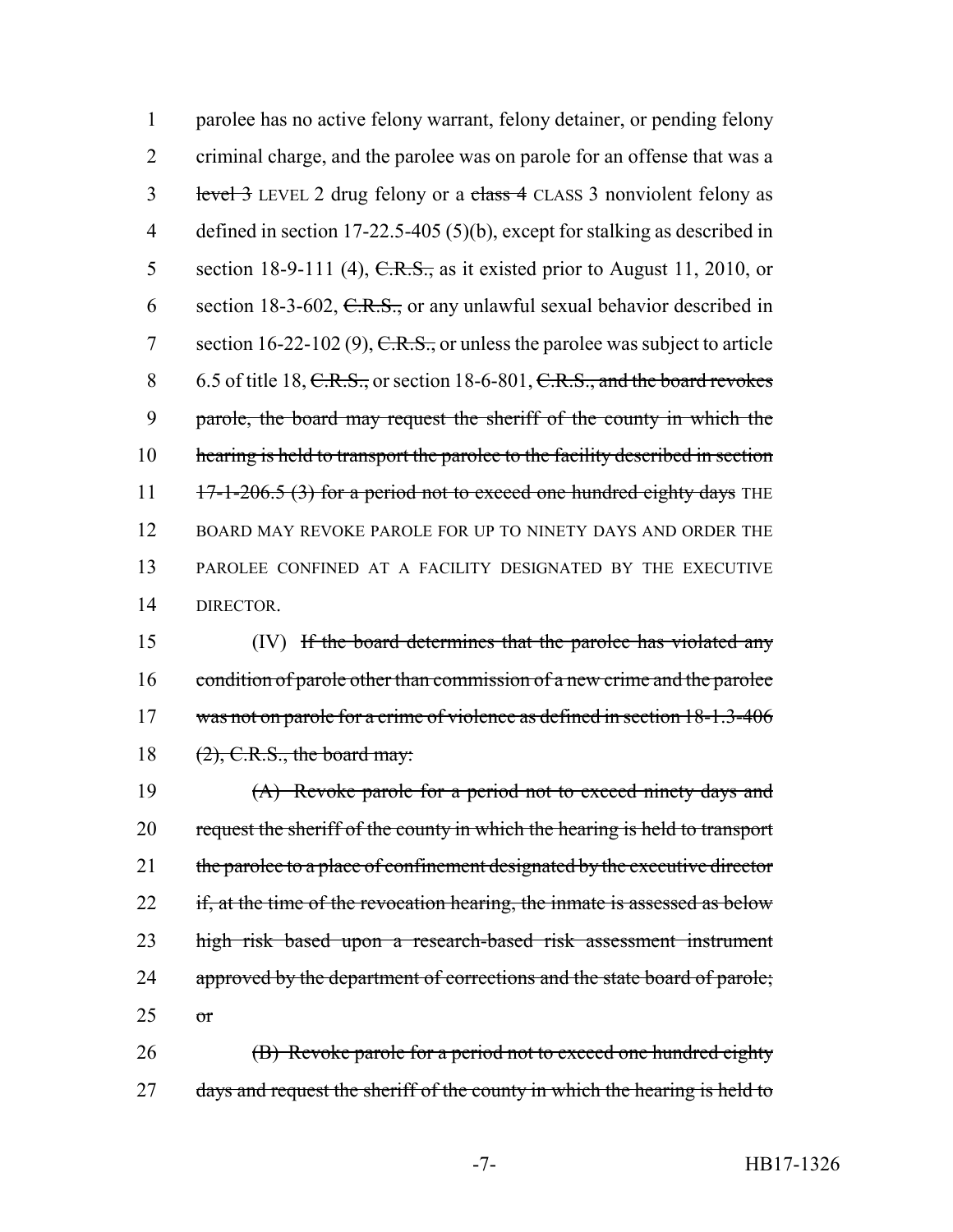transport the parolee to a place of confinement designated by the 2 executive director if, at the time of the revocation hearing, the inmate is assessed as high risk or greater based upon a research-based risk assessment instrument approved by the department of corrections and the state board of parole; or

 (C) Revoke parole for a period not to exceed one hundred eighty days and request the sheriff of the county in which the hearing is held to transport the parolee to a community corrections program; or

 (D) Revoke parole for a period not to exceed one hundred eighty 10 days and request the sheriff of the county in which the hearing is held to 11 transport the parolee to the facility described in section 17-1-206.5.

 (V) The board may extend a period of parole revocation imposed 13 pursuant to sub-subparagraph  $(A)$ ,  $(B)$ ,  $(C)$ , or  $(D)$  of subparagraph  $(W)$  of this paragraph (b) beyond the specified maximum if the parolee violates a condition of the parolee's placement pursuant to the notice and hearing procedures in this section.

 (VI) If the board determines that a parolee who has been designated as a sexually violent predator pursuant to section 18-3-414.5  $C.R.S.,$  or found to be a sexually violent predator or its equivalent in any other state or jurisdiction, including but not limited to a military or federal 21 jurisdiction, has violated any condition of parole, the board may revoke 22 parole and request the sheriff of the county in which the hearing is held 23 to transport the parolee to FOR UP TO THE REMAINDER OF THE PAROLE PERIOD AND ORDER THE PAROLEE CONFINED AT a place of confinement designated by the executive director.

 **SECTION 3.** In Colorado Revised Statutes, 17-1-206.5, **amend** (2)(c); and **repeal** (3) as follows: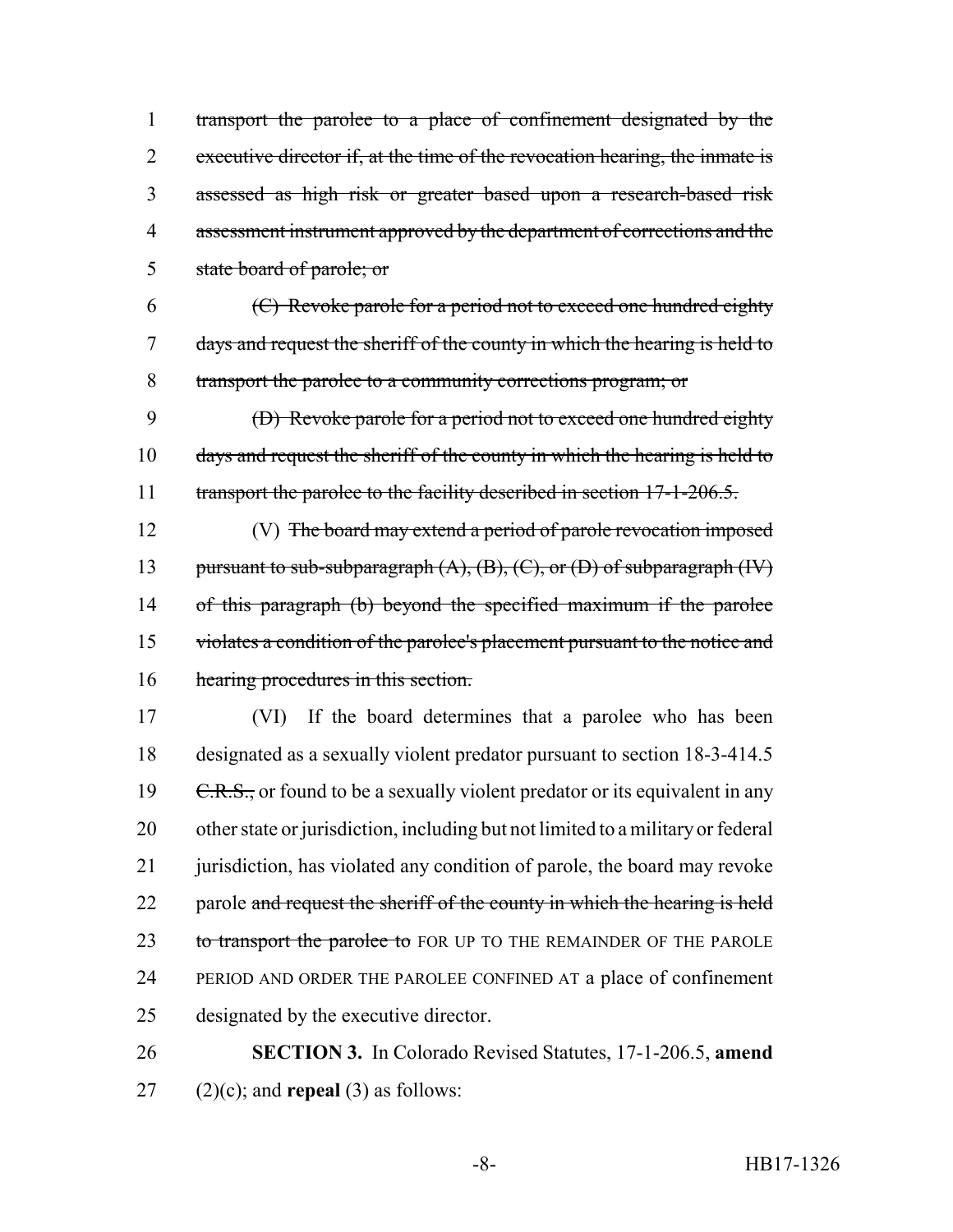**17-1-206.5. Preparole release and revocation facility - community return-to-custody facility.** (2) The prison described in subsection (1) of this section shall contain at least three hundred beds and incarcerate any of the following:

 (c) Offenders whose parole has been revoked; except that such 6 incarceration shall be for no more than one hundred eighty NINETY days.

 (3) In addition to the preparole release and revocation facility 8 described in subsections  $(1)$  and  $(2)$  of this section, the department has the authority to operate community return-to-custody facilities and provide other support and monitoring services as a revocation facility for the 11 placement of nonviolent parolees whose parole is revoked pursuant to section 17-2-103 (11)(b)(III) under the following conditions:

 (a) The facilities shall be limited to the placement of nonviolent parolees whose parole is revoked pursuant to section 17-2-103  $15 \frac{(\text{11})(\text{b})(\text{III})}{(\text{11})(\text{b})(\text{III})}$ 

 (b) The scope of the facilities' programming shall be limited to 17 services and monitoring that address the failure of a nonviolent parolee whose parole is revoked pursuant to section 17-2-103 (11)(b)(III) and will 19 allow for limited performance-based access to the community. A request for proposals for such services and monitoring shall be issued by the 21 department on or before August 31, 2003, and the contracts awarded by November 2003.

 (c) The department may assess and collect fees from parolees 24 placed in the facility pursuant to section  $17-2-103$  (11)(b)(III).

 **SECTION 4.** In Colorado Revised Statutes, 17-2-201, **amend** 26  $(4)(f)(I)$  as follows:

**17-2-201. State board of parole - definitions.** (4) The board has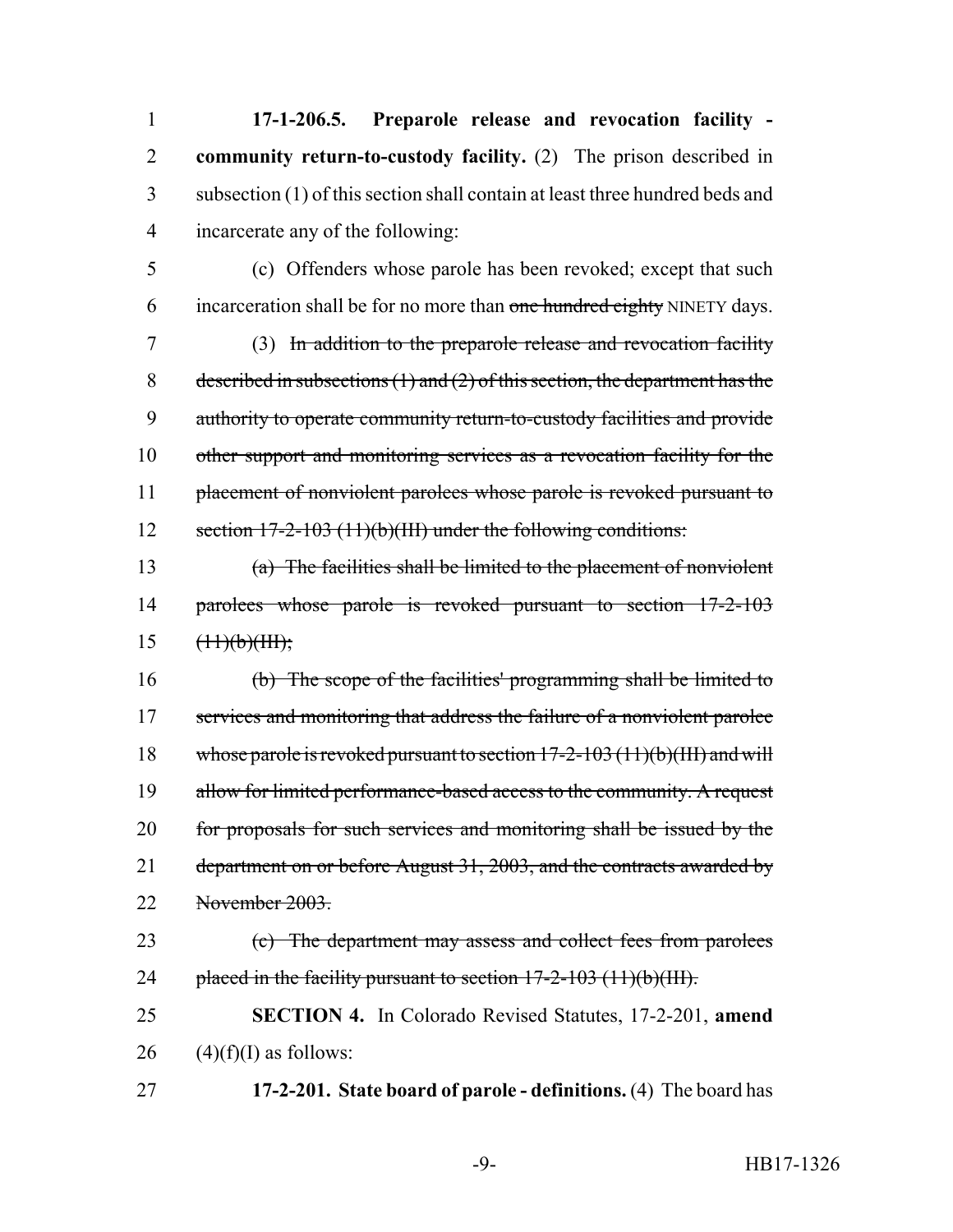the following powers and duties:

2 (f) (I) To conduct  $\alpha$  AN INITIAL OR SUBSEQUENT parole release review in lieu of a hearing, without the presence of the inmate, if:

 (A) The application for release is for special needs parole pursuant to section 17-22.5-403.5, and victim notification is not required pursuant 6 to section 24-4.1-302.5; C.R.S.;

 (B) A detainer from the United States immigration and customs enforcement agency has been filed with the department, the inmate meets the criteria for the presumption of parole in section 17-22.5-404.7, and victim notification is not required pursuant to section 24-4.1-302.5;  $11 \quad \text{C.R.S.;}$  or

 (C) The inmate has a statutory discharge date or mandatory release date within six months after his or her next ordinarily scheduled parole hearing and victim notification is not required pursuant to section 15 24-4.1-302.5;  $C.R.S.:$  OR

 (D) THE INMATE IS ASSESSED TO BE A "LOW" OR "VERY LOW" RISK ON THE VALIDATED RISK ASSESSMENT INSTRUMENT DEVELOPED PURSUANT TO SECTION 17-22.5-404 (2) AND VICTIM NOTIFICATION IS NOT REQUIRED PURSUANT TO SECTION 24-4.1-302.5.

 **SECTION 5.** In Colorado Revised Statutes, 17-22.5-403, **amend** (5) introductory portion as follows:

 **17-22.5-403. Parole eligibility - repeal.** (5) For any offender who is incarcerated for an offense committed prior to July 1, 1993, upon application for parole, the state board of parole, working in conjunction with the department and using the guidelines established pursuant to section 17-22.5-404, shall determine whether or not to grant parole and, if granted, the length of the period of parole. PRIOR TO THE PAROLE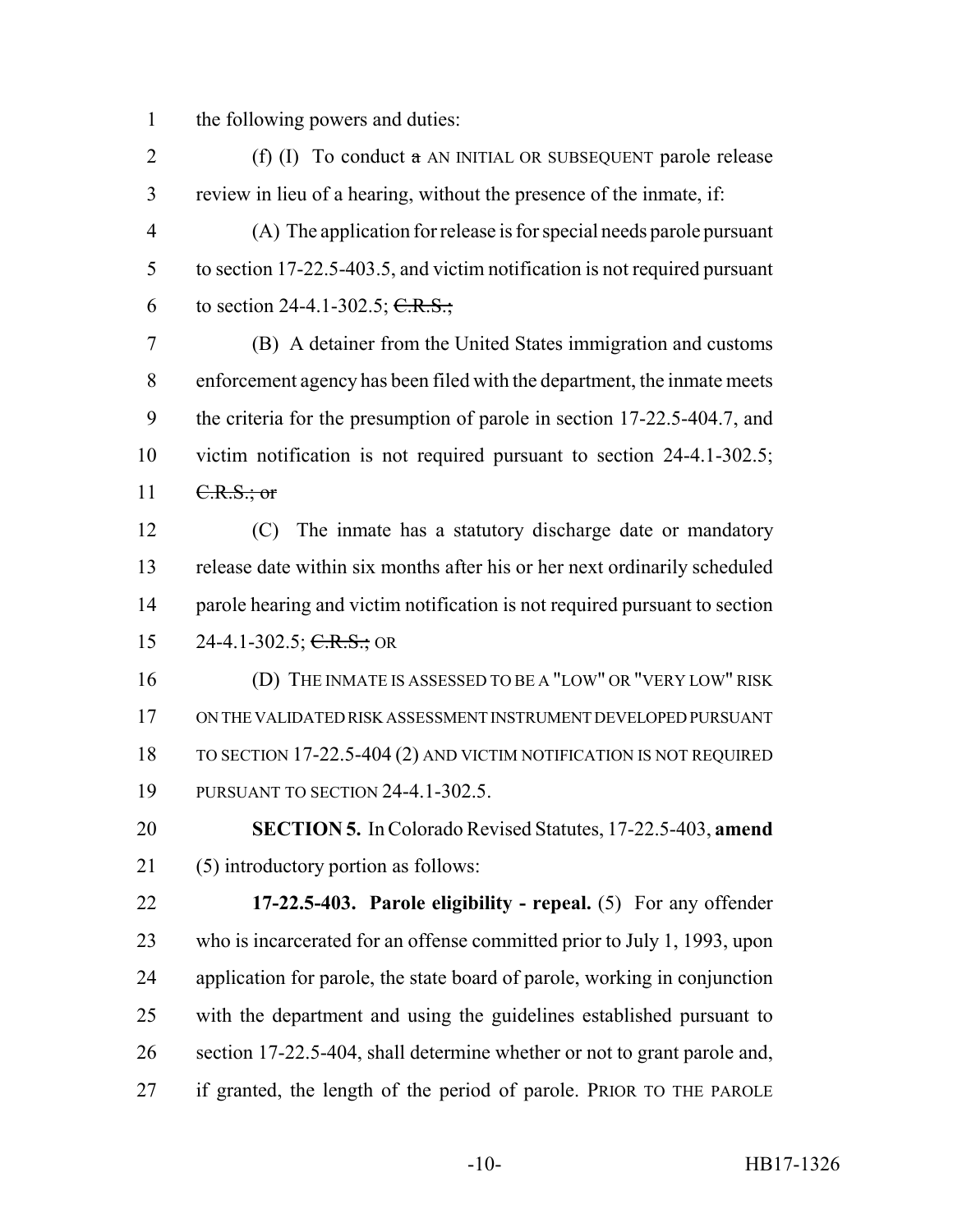RELEASE HEARING, THE DIVISION OF ADULT PAROLE SHALL CONDUCT A PAROLE PLAN INVESTIGATION AND INFORM THE STATE BOARD OF PAROLE OF THE RESULTS OF THE INVESTIGATION. IF THE STATE BOARD OF PAROLE FINDS AN INMATE'S PAROLE PLAN INADEQUATE, IT MAY TABLE THE PAROLE RELEASE DECISION AND REQUIRE THE DEPARTMENT TO SUBMIT A REVISED PAROLE PLAN DEVELOPED IN CONJUNCTION WITH THE INMATE WITHIN THIRTY DAYS AFTER THE PAROLE BOARD'S REQUEST. The state board of parole may set the length of the period of parole for any time period up to the date of final discharge as determined in accordance with section 17-22.5-402. If an application for parole is refused by the state board of parole, the state board of parole shall reconsider within one year thereafter whether such inmate should be granted parole. The state board of parole shall continue such reconsideration each year thereafter until such inmate is granted parole or until such inmate is discharged pursuant to law; except that:

 **SECTION 6.** In Colorado Revised Statutes, **add** 24-32-118 as follows:

 **24-32-118. Justice reinvestment crime prevention initiative - program - rules - reports - repeal.** (1) (a) THE DIVISION OF LOCAL GOVERNMENT SHALL ADMINISTER THE JUSTICE REINVESTMENT CRIME PREVENTION INITIATIVE TO EXPAND SMALL BUSINESS LENDING AND PROVIDE GRANTS AIMED AT REDUCING CRIME AND PROMOTING COMMUNITY DEVELOPMENT IN THE TARGET COMMUNITIES OF NORTH AURORA AND SOUTHEAST COLORADO SPRINGS.

 (b) SUBJECT TO AVAILABLE APPROPRIATIONS, ON AND AFTER JULY 26 1, 2017, THE DIVISION SHALL DEVELOP AND IMPLEMENT AN INITIATIVE IN ACCORDANCE WITH POLICIES DEVELOPED BY THE EXECUTIVE DIRECTOR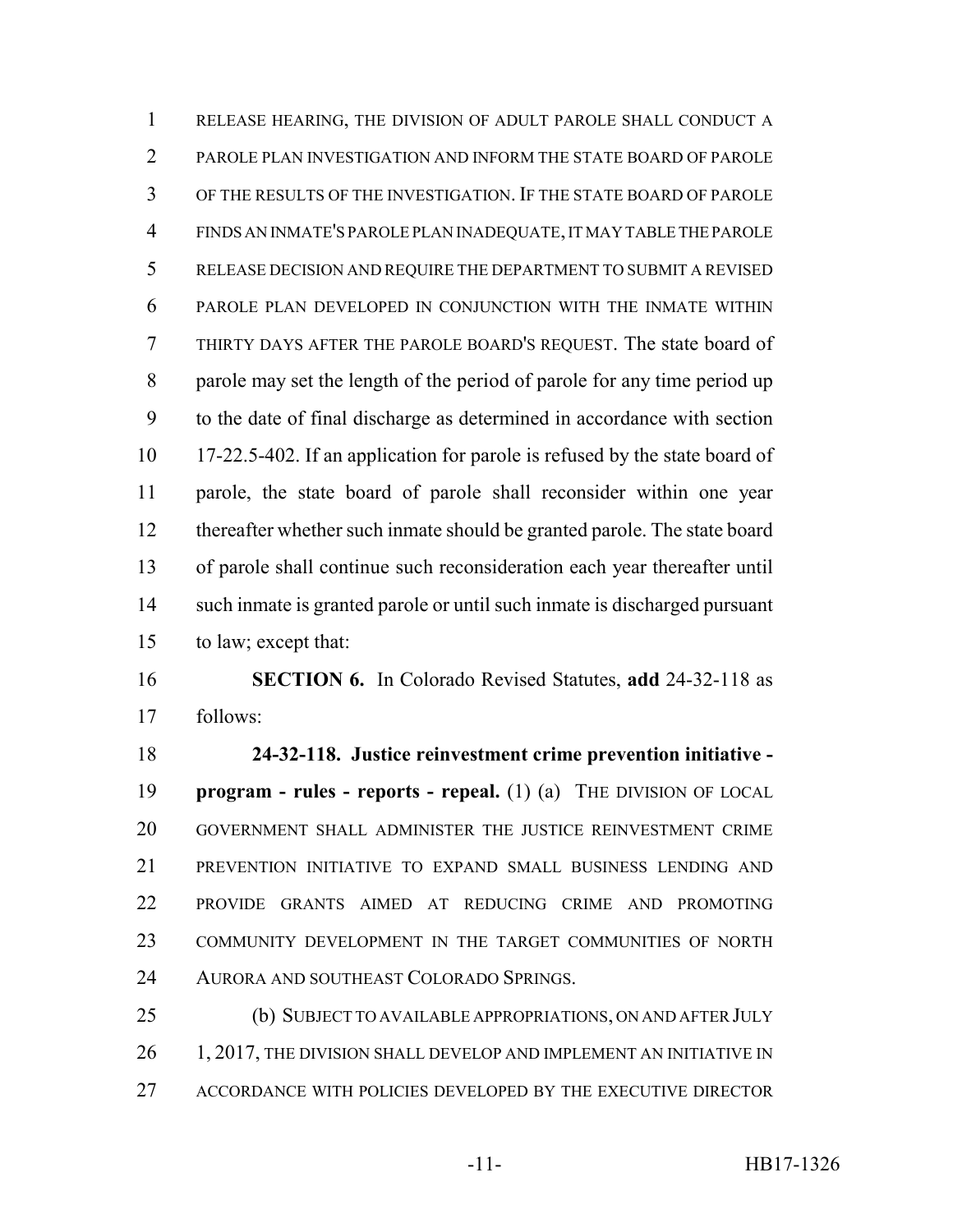SPECIFICALLY DESIGNED TO EXPAND SMALL BUSINESS LENDING IN THE TARGET COMMUNITIES DESCRIBED IN THIS SUBSECTION (1).AN INITIATIVE DEVELOPED AND IMPLEMENTED PURSUANT TO SUBSECTION (1)(a) OF THIS SECTION SHALL INCLUDE, BUT NEED NOT BE LIMITED TO, THE FOLLOWING COMPONENTS:

 (I) ON OR BEFORE AUGUST 1, 2017, THE DIVISION SHALL ISSUE A REQUEST FOR PARTICIPATION AND SELECT ONE OR MORE NONDEPOSITORY COMMUNITY DEVELOPMENT FINANCIAL INSTITUTION LOAN FUNDS TO PARTICIPATE IN THE SMALL BUSINESS LENDING PROGRAM DESCRIBED IN 10 THIS SUBSECTION (1);

 (II) THE DIVISION SHALL EXECUTE A CONTRACT AND DEVELOP AN OPERATING AGREEMENT WITH EACH PARTICIPATING NONDEPOSITORY COMMUNITY DEVELOPMENT FINANCIAL INSTITUTION LOAN FUND THAT PROVIDES COMPREHENSIVE GUIDANCE REGARDING THE PROCEDURES AND PROGRAM REQUIREMENTS AND LENDING STANDARDS TO INCLUDE, BUT 16 NOT BE LIMITED TO, THE FOLLOWING SPECIFICS:

 (A) ANY SMALL BUSINESS LOAN MUST BE MADE AT A FIXED AND REASONABLE INTEREST RATE, FOR A TERM NOT TO EXCEED SIXTY MONTHS, WITH NO PREPAYMENT PENALTY, AND A MAXIMUM LOAN VALUE OF FIFTY THOUSAND DOLLARS;

**(B)** THE PROCEDURES AND TIMELINES FOR A NONDEPOSITORY COMMUNITY DEVELOPMENT FINANCIAL INSTITUTION LOAN FUND TO DRAW 23 DOWN FUNDING AND ANY DEPOSIT ACCOUNT REQUIREMENTS;

**(C)** THE TERMS AND TIMELINE FOR REPAYMENT BY THE NONDEPOSITORY COMMUNITY DEVELOPMENT FINANCIAL INSTITUTION LOAN FUND TO THE DIVISION, INCLUDING A REASONABLE GRACE PERIOD 27 PRIOR TO COMMENCEMENT OF REPAYMENT, AND AUTHORITY FOR THE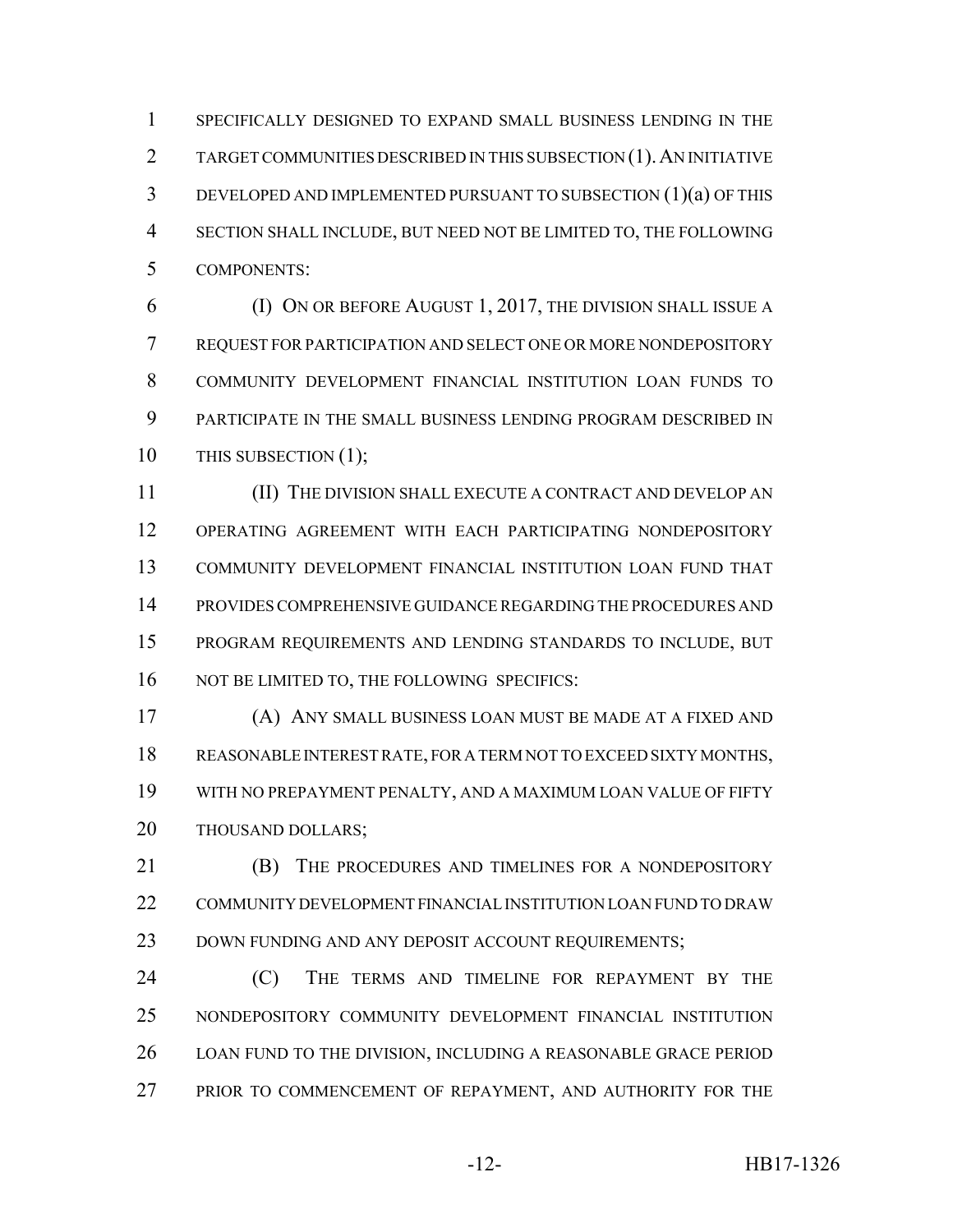COMMUNITY DEVELOPMENT FINANCIAL INSTITUTION LOAN FUNDS TO RETAIN INTEREST PAID BY THE BORROWER;

 (D) PERMISSION FOR THE NONDEPOSITORY COMMUNITY DEVELOPMENT FINANCIAL INSTITUTION LOAN FUND TO REQUEST FUNDING, SUBJECT TO LIMITATIONS ESTABLISHED BY THE DIRECTOR, TO PROVIDE OR CONTRACT FOR SERVICES TO INCREASE THE SKILLS OF PROSPECTIVE BORROWERS INCLUDING, BUT NOT LIMITED TO, BUSINESS AND FINANCIAL EDUCATION, MENTORSHIP, OR COMMUNITY OUTREACH FOR MARKETING PURPOSES; AND

 (E) DATA COLLECTION REQUIREMENTS AND PERFORMANCE AND OUTCOME METRICS THAT INCLUDE, BUT ARE NOT LIMITED TO, THE NUMBER OF LOANS MADE AND CAPITAL DISBURSED AND LOAN DETAILS INCLUDING AMOUNT, RATE AND TERM, NATURE OF BUSINESS AND NUMBER OF JOBS CREATED, REPAYMENT COLLECTED, AND DELINQUENCY OR AGING REPORT;

16 (III) THE DIVISION MAY RETAIN UP TO FIFTEEN PERCENT OF FUNDING RECEIVED FOR SMALL BUSINESS LENDING IN A LOAN LOSS RESERVE FUND IF IT BELIEVES THAT SUCH RESERVE FUND WOULD INCENTIVIZE ADDITIONAL LENDERS TO EXPAND SMALL BUSINESS LENDING 20 IN THE TWO TARGET COMMUNITIES; AND

 (IV) ANY UNEXPENDED FUNDS ARE NOT SUBJECT TO REVERSION TO THE STATE AND MAY BE ALLOCATED IN THE SUBSEQUENT FISCAL YEAR.

 (2) (a) SUBJECT TO AVAILABLE APPROPRIATIONS, ON AND AFTER 24 JULY 1, 2017, THE DIVISION SHALL DEVELOP AND IMPLEMENT A GRANT PROGRAM TO PROVIDE FUNDING TO ELIGIBLE ENTITIES FOR PROGRAMS, PROJECTS, OR DIRECT SERVICES AIMED AT REDUCING CRIME IN THE TARGET COMMUNITIES DESCRIBED IN SUBSECTION (1) OF THIS SECTION. THE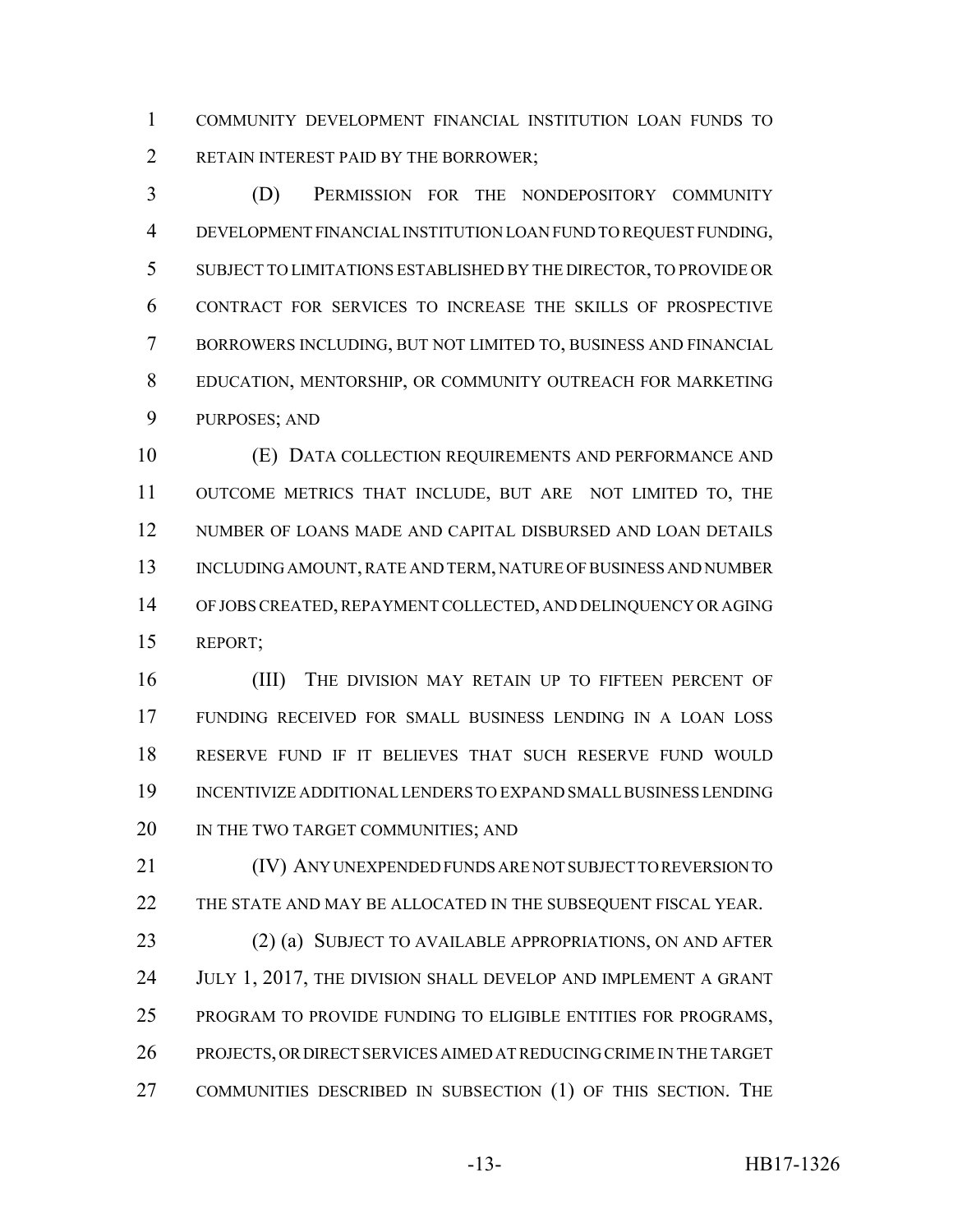DIVISION SHALL ADMINISTER THE GRANT PROGRAM IN ACCORDANCE WITH POLICIES DEVELOPED BY THE EXECUTIVE DIRECTOR THAT INCLUDE, BUT ARE NOT LIMITED TO, THE SPECIFICS IN SUBSECTION (2)(b) OF THIS SECTION.

 (b) ON OR BEFORE AUGUST 1, 2017, THE EXECUTIVE DIRECTOR SHALL ISSUE A REQUEST FOR PARTICIPATION AND SELECT A COMMUNITY FOUNDATION OR FOUNDATIONS TO MANAGE THE GRANT PROGRAM. TO BE ELIGIBLE, THE COMMUNITY FOUNDATION MUST BE REGISTERED IN THE STATE OF COLORADO AND HAVE A HISTORY OF GRANT-MAKING IN THE TARGET COMMUNITY IN AREAS CONSISTENT WITH THE PERMISSIBLE USES OF FUNDING DESCRIBED IN SUBSECTION (2)(e) OF THIS SECTION. THE DIVISION MAY SELECT ONE COMMUNITY FOUNDATION TO SERVE BOTH TARGET COMMUNITIES OR MAY SELECT ONE COMMUNITY FOUNDATION FOR EACH TARGET COMMUNITY.

 (c) THE DIVISION SHALL EXECUTE A WRITTEN AGREEMENT WITH THE SELECTED COMMUNITY FOUNDATION OR COMMUNITY FOUNDATIONS THAT OUTLINES THE ROLES AND RESPONSIBILITIES OF THE COMMUNITY FOUNDATION. THE ROLES AND RESPONSIBILITIES MUST INCLUDE:

 (I) DEVELOPING A NOMINATION PROCESS AND GOVERNANCE POLICY FOR THE LOCAL CRIME PREVENTION PLANNING TEAM, SUBJECT TO APPROVAL BY THE APPROPRIATE CITY COUNCIL. THE COMMUNITY FOUNDATION SHALL ENSURE THAT THE PROPOSED LOCAL PLANNING TEAM MEMBERS REPRESENT A DIVERSE CROSS-SECTION WITH EXPERTISE IN AREAS LIKE EDUCATION, BUSINESS, YOUTH, FAMILIES, NONPROFIT DIRECT SERVICE, LAW ENFORCEMENT, LOCAL GOVERNMENT, COMMUNITY, AND RESIDENTS OF THE TARGET COMMUNITIES, INCLUDING THOSE THAT HAVE BEEN DIRECTLY IMPACTED BY CRIME AND INVOLVEMENT IN THE CRIMINAL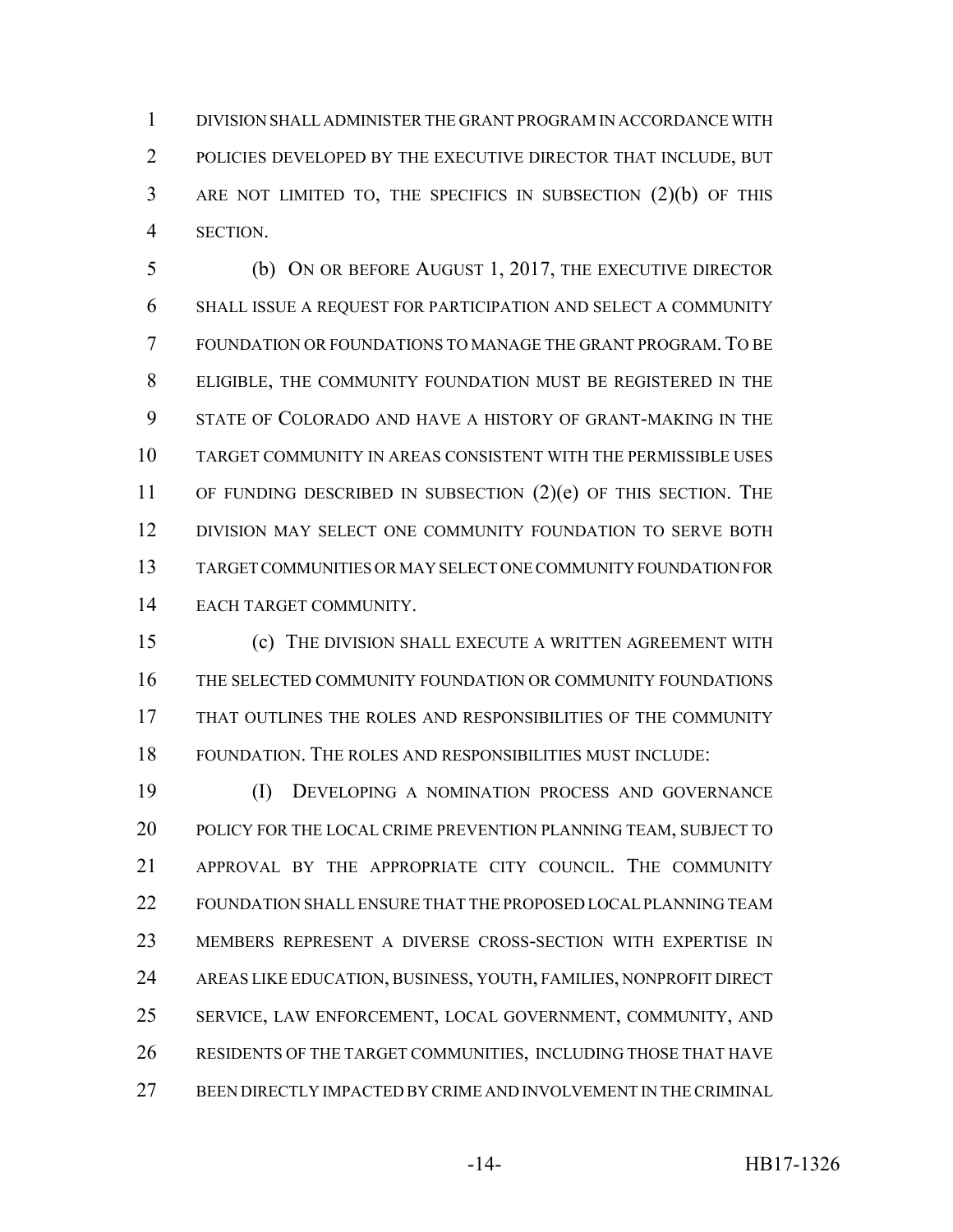JUSTICE SYSTEM.

 (II) PROVIDING FACILITATION TO THE LOCAL CRIME PREVENTION PLANNING TEAM IN BOTH AURORA AND COLORADO SPRINGS;

 (III) DEVELOPING THE GRANT GUIDELINES, APPLICATION AND REVIEW PROCESS, DATA COLLECTION, AND REPORTING REQUIREMENTS FOR GRANTEES;

 (IV) REVIEWING PROPOSALS SUBMITTED BY THE LOCAL PLANNING TEAM AND MAKING GRANT AWARDS SUBJECT TO APPROVAL BY THE DIVISION AND CONSISTENT WITH THE PERMISSIBLE USES DESCRIBED IN 10 SUBSECTION (2)(e) OF THIS SECTION;

 (V) CONTRACTING WITH A THIRD-PARTY EVALUATOR TO ASSIST EACH LOCAL PLANNING TEAM TO ESTABLISH BEST PRACTICES WITH REGARD TO DATA COLLECTION AND IDENTIFYING APPROPRIATE PERFORMANCE AND OUTCOME MEASURES THAT MEASURE OUTCOME AND IMPACT OF ANY FUNDED CRIME PREVENTION PROJECTS, PROGRAMS, OR INITIATIVES.

 (d) THE DIVISION SHALL DEVELOP THE PROCEDURES AND TIMELINES BY WHICH THE SELECTED COMMUNITY FOUNDATION OR COMMUNITY FOUNDATIONS WILL BE PROVIDED FUNDING FROM THE 20 DIVISION FOR DISBURSEMENT FOR THE GRANT PROGRAM.

 (e) THE PERMISSIBLE USES OF ANY FUNDING PROVIDED TO THE COMMUNITY FOUNDATION SHALL INCLUDE PROGRAMS, PROJECTS, OR 23 INITIATIVES THAT ARE AIMED AT:

 (I) IMPROVING ACADEMIC ACHIEVEMENT INCLUDING, BUT NOT LIMITED TO, SCHOOL READINESS, REDUCING EXPULSIONS AND SUSPENSIONS IN SCHOOLS, INCREASING HIGH SCHOOL GRADUATION, COLLEGE ENROLLMENT AND RETENTION RATES, AND PROMOTING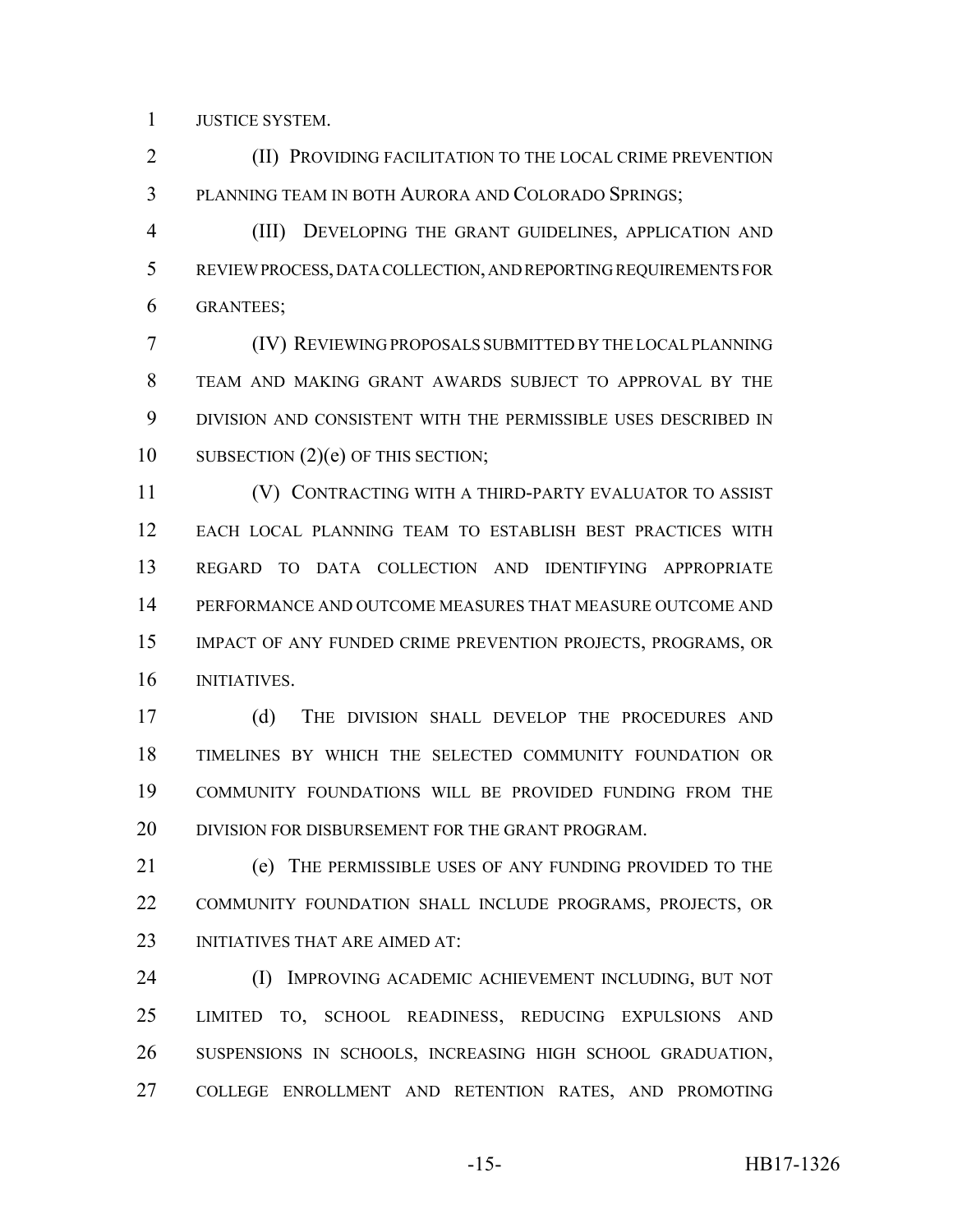SCHOOL-PARENT-STUDENT ENGAGEMENT;

 (II) PROVIDING COMMUNITY-BASED SERVICES TO STRENGTHEN FAMILIES, PROMOTE RECOVERY FROM TRAUMA, PROVIDE SUPPORT TO CRIME SURVIVORS, INCREASE EMPLOYMENT, AND REDUCE RECIDIVISM, OR OTHER SIMILAR COMMUNITY DIRECT SERVICE NEEDS IDENTIFIED BY THE LOCAL PLANNING TEAM;

 (III) FACILITATING NEIGHBORHOOD CONNECTIONS, COMMUNITY ENGAGEMENT, AND LOCAL LEADERSHIP DEVELOPMENT;

 (IV) INCREASING THE SAFETY AND USABILITY OF COMMON OUTDOOR SPACES; AND

 (V) DEVELOPING TECHNICAL ASSISTANCE RELATED TO DATA COLLECTION, DATA ANALYSIS, AND EVALUATION.

 (f) THE DIVISION SHALL TRANSFER TO THE COMMUNITY FOUNDATION WITHIN THIRTY DAYS AFTER EXECUTION OF THE AGREEMENT DESCRIBED IN SUBSECTION (2)(c) OF THIS SECTION THE ADMINISTRATIVE COSTS OF THE COMMUNITY FOUNDATION RELATED TO THE PERFORMANCE OF THE ROLES AND RESPONSIBILITIES FOR MANAGING THE GRANT PROGRAM, WHICH COSTS MUST NOT EXCEED FOUR PERCENT OF THE APPROPRIATION.

20 (g) TO BE ELIGIBLE TO RECEIVE GRANT FUNDING AN ENTITY MUST BE A NONPROFIT ORGANIZATION IN GOOD STANDING AND REGISTERED WITH THE INTERNAL REVENUE SERVICE AND THE COLORADO SECRETARY OF STATE'S OFFICE, A SCHOOL, A UNIT OF LOCAL GOVERNMENT, OR A PRIVATE CONTRACTOR HIRED TO PROVIDE TECHNICAL ASSISTANCE TO THE LOCAL PLANNING TEAMS.

 (h) ANY UNEXPENDED FUNDS ARE NOT SUBJECT TO REVERSION TO THE STATE AND MAY BE ALLOCATED IN THE SUBSEQUENT FISCAL YEAR.